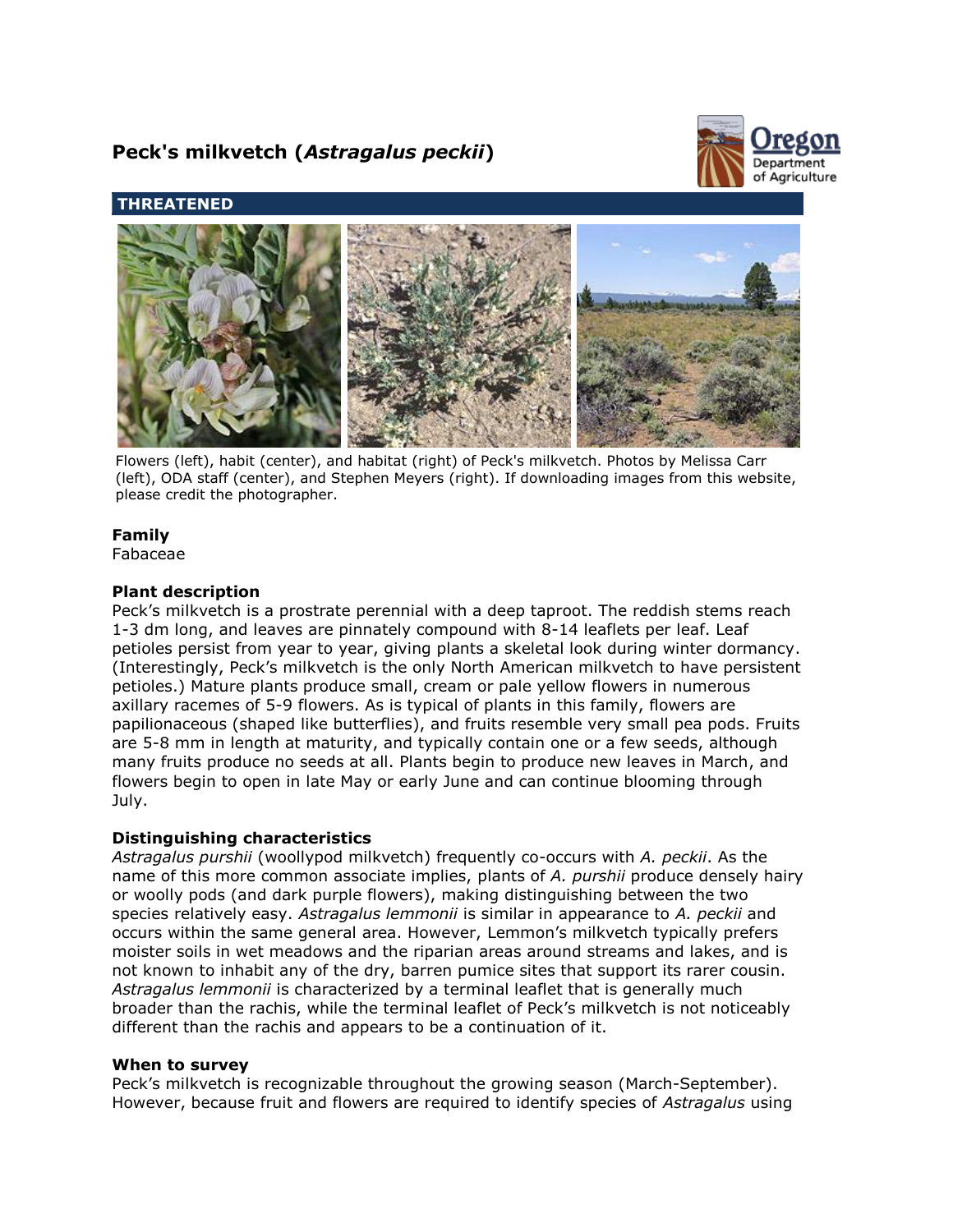a technical key, surveys for *A. peckii* should take place when plants are in flower and fruit (June-July).

#### **Habitat**

Peck's milkvetch grows in natural openings of sagebrush-juniper woodlands, lodgepole pine forests, and ponderosa pine forests. Soils in preferred sites are sandy with little organic matter and varying amounts of pumice deposition from the eruption of Mt. Mazama. Vegetation is characteristically sparse and associated species include *Artemisia tridentata, Purshia tridentata, Festuca idahoensis, Stipa occidentalis, Eriogonum umbellatum*, and *Eriophyllum lanatum*.

#### **Range**

Peck's milkvetch occurs east of the Cascades from Cline Buttes south to a few miles south of Chiloquin. Populations can be broadly grouped into three population centers, with the largest concentration occurring along Highway 97 between Sisters and Bend. A second grouping inhabits the barren pumice flats near Chemult, and a southern group occurs in openings in ponderosa pine stands east of Chiloquin.

#### **Oregon counties**

Deschutes and Klamath

#### **Federal status**

Species of Concern

#### **Threats**

Urbanization and agricultural development near the towns of Bend and Sisters have historically threatened populations of *A. peckii*. Currently, disturbance due to off-road vehicle use is probably the greatest threat to persistence of this species, although weed infestations and rapid urban development continue to concern conservation planners.

#### **Did you know?**

*Astragalus peckii* is one of eight Oregon taxa named to honor Morton E. Peck. Dr. Peck, Professor of Biology at Willamette University from 1908–1941, contributed 21,515 collections to the Willamette Herbarium (now part of Oregon State University Herbarium), and authored the popular *Manual of the Higher Plants of Oregon*, which is still widely used today.

#### **Current/Recent ODA projects**

*Astragalus peckii* disturbance ecology study Demography, reproductive ecology, and community analysis of Peck's milkvetch

#### **References**

Amsberry, K. and R. J. Meinke. 2003. Life history and conservation status of *Astragalus peckii* Piper (Fabaceae). Report for U.S. Forest Service, Fremont-Winema National Forest, and Bureau of Land Management, Prineville District. Native Plant Conservation Program, Oregon Department of Agriculture, Salem, Oregon.

Barneby, R. C. 1964. Atlas of North American *Astragalus*. Memoirs of the New York Botanical Garden 13:468-469.